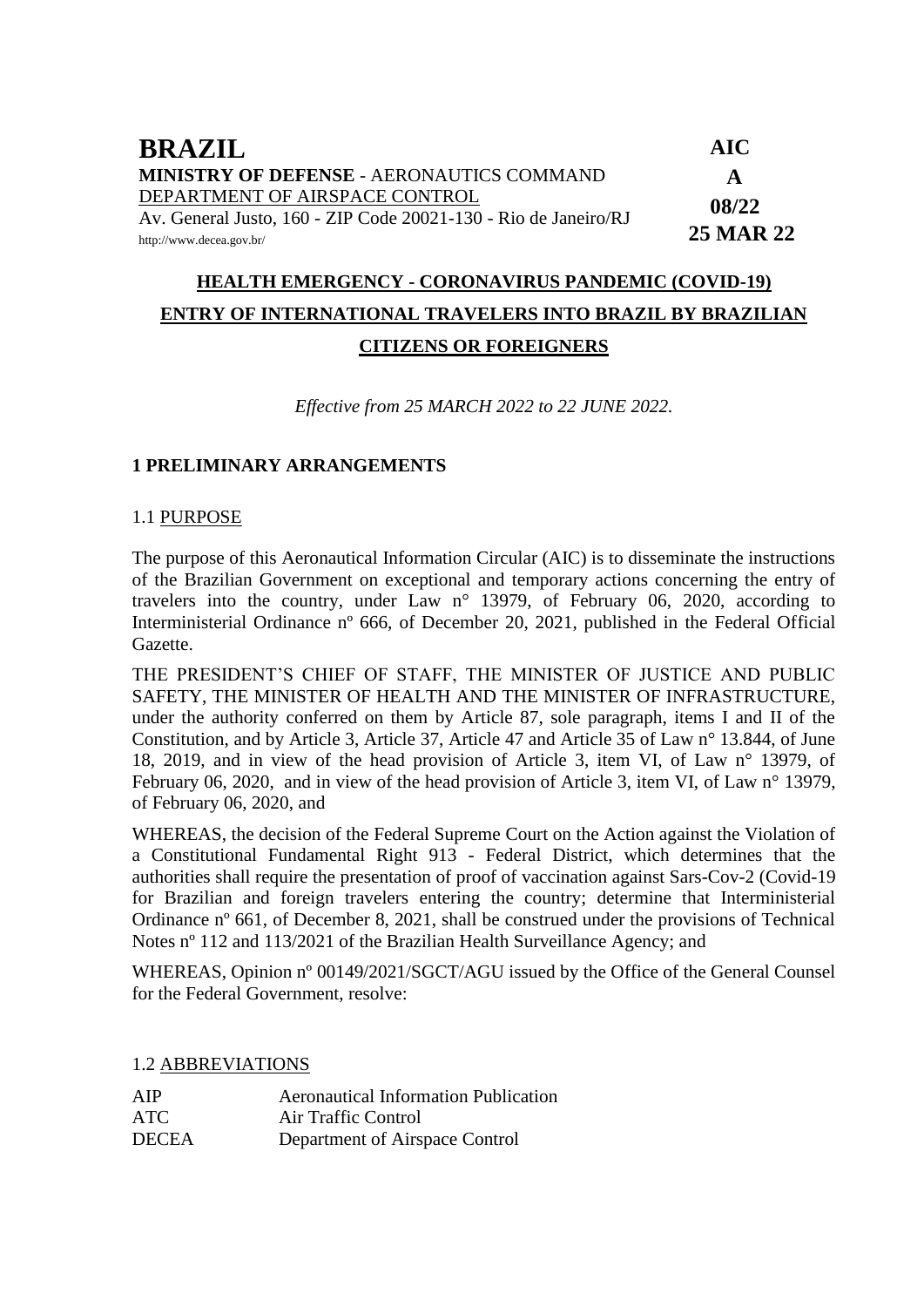# 1.3 SCOPE

### PRELIMINARY ARRANGEMENTS

This Ordinance provides for exceptional and temporary restrictions, actions and requirements for the entry of travelers into the country, in view of the risks of contamination and spread of the SARS-CoV-2 Coronavirus (COVID-19). Authorization for the entry of international travelers into Brazil by Brazilian citizens or foreigners will be granted under the provisions of this Ordinance.

The restrictions established in this AIC do not apply to the cargo transport workers, provided they use Personal Protective Equipment (PPE) and adopt the measures, in national territory, to mitigate COVID-19 contagion provided for in Ordinance GM/MS 1565, of June 18, 2020, and those explained by the Brazilian Health Surveillance Agency (ANVISA).

# **2 GENERAL PROVISIONS**

### 2.1 GENERAL RULES

### AIR TRANSPORT

The entry into the country of international travelers by air, either Brazilian citizens or foreigners, is authorized, provided the following requirements are met:

a) The traveler must present to the airline before boarding a document confirming a test was taken screening for infection by SARS-CoV-2 (COVID-19), with a negative/non-reactive result, performed within 24 hours of boarding, in the case of an antigen test, or a laboratory RT-PCR test, performed within 72 hours prior to the moment of boarding, observing the guidelines established in Annex I and the following criteria:

- In the event of a flight with connections or stopovers where the traveler remains in a restricted area of the airport, the periods mentioned in item 1 will be considered in relation to boarding on the first leg of the trip; and

- In the event of a flight with connections or stopovers where the traveler does not remain in a restricted area of the airport and/or goes through immigration and exceeds 72 hours since the RT-PCR test or 24 hours since the antigen test, a document confirming a new test was taken, either RT-PCR or antigen test, with a negative/non-reactive result for SARS-CoV-2 coronavirus (COVID-19) before boarding to Brazil shall be provided.

b) The traveler must present to the airline before boarding the filled-out Traveler's Health Declaration - DSV, in print or electronic format, within 24 hours prior to departure to the Federative Republic of Brazil, agreeing to follow the sanitary measures which must be complied with during the period of stay in the country; and

c) The traveler must present to the airline responsible for the flight, before boarding, of proof of vaccination, in print or electronic format, pursuant to subparagraph a) of Chapter 3.

The presentation of proof of vaccination will be waived for travelers: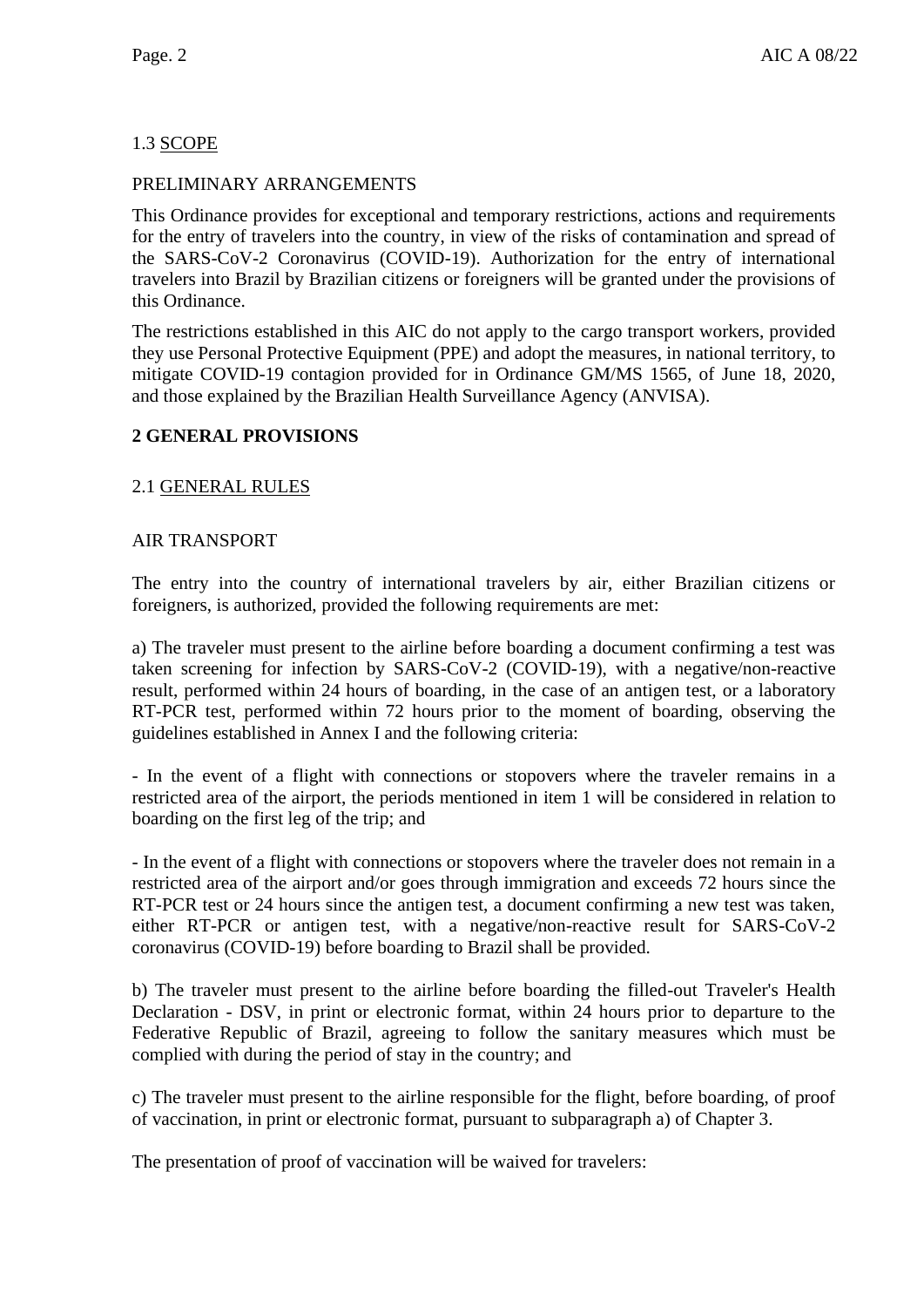With a health condition that contraindicates vaccination, provided it is certified by a medical report;

- Not eligible for vaccination according to age, according to criteria defined by the Ministry of Health in the National Plan for the Operationalization of Vaccination against SARS-CoV-2 (COVID-19) and published on the Ministry of Health website;

Due to humanitarian issues, pursuant to subparagraph f) of Chapter 3.

Coming from countries with low vaccination coverage, according to list published by the Ministry of Health on its website; and

Brazilians and foreigners residing in Brazilian territory who are not fully vaccinated.

Travelers exempt from proof of vaccination, upon entering Brazilian territory, must undergo quarantine for fourteen days in the city of their final destination and at the address registered in the Traveler's Health Declaration - DSV.

The quarantine provided for in the head provision may be discontinued upon a negative result of RT-PCR or an antigen test performed on a sample collected from the fifth day after the beginning of the quarantine, provided the traveler is asymptomatic.

The acceptance of the quarantine terms by travelers will be expressly included in the Traveler's Health Declaration - DSV.

The information of travelers subjected to the quarantine measure specified in the Traveler's Health Declaration - DSV will be forwarded to the Strategic Information Centers in Health Surveillance (CIEVS) - National, which will send it to the CIEVS in their coverage areas that will carry out the monitoring of the respective travelers.

Brazilians and foreigners residing in Brazil, who left the country until December 14, 2021, are exempt from presenting proof of vaccination or quarantine on return but must meet the requirements contained in subparagraphs a) and b) of Chapter 2.

Aircraft crew members shall present proof of vaccination, in print or electronic format, pursuant to subparagraph a) of Chapter 3.

Aircraft crew members who are not vaccinated or who are not fully vaccinated shall comply with the protocol contained in Annex II of this Ordinance.

Aircraft crew members are exempt from presenting a document proving that they have performed a test to screen for infection by the SARS-CoV-2 coronavirus (COVID-19).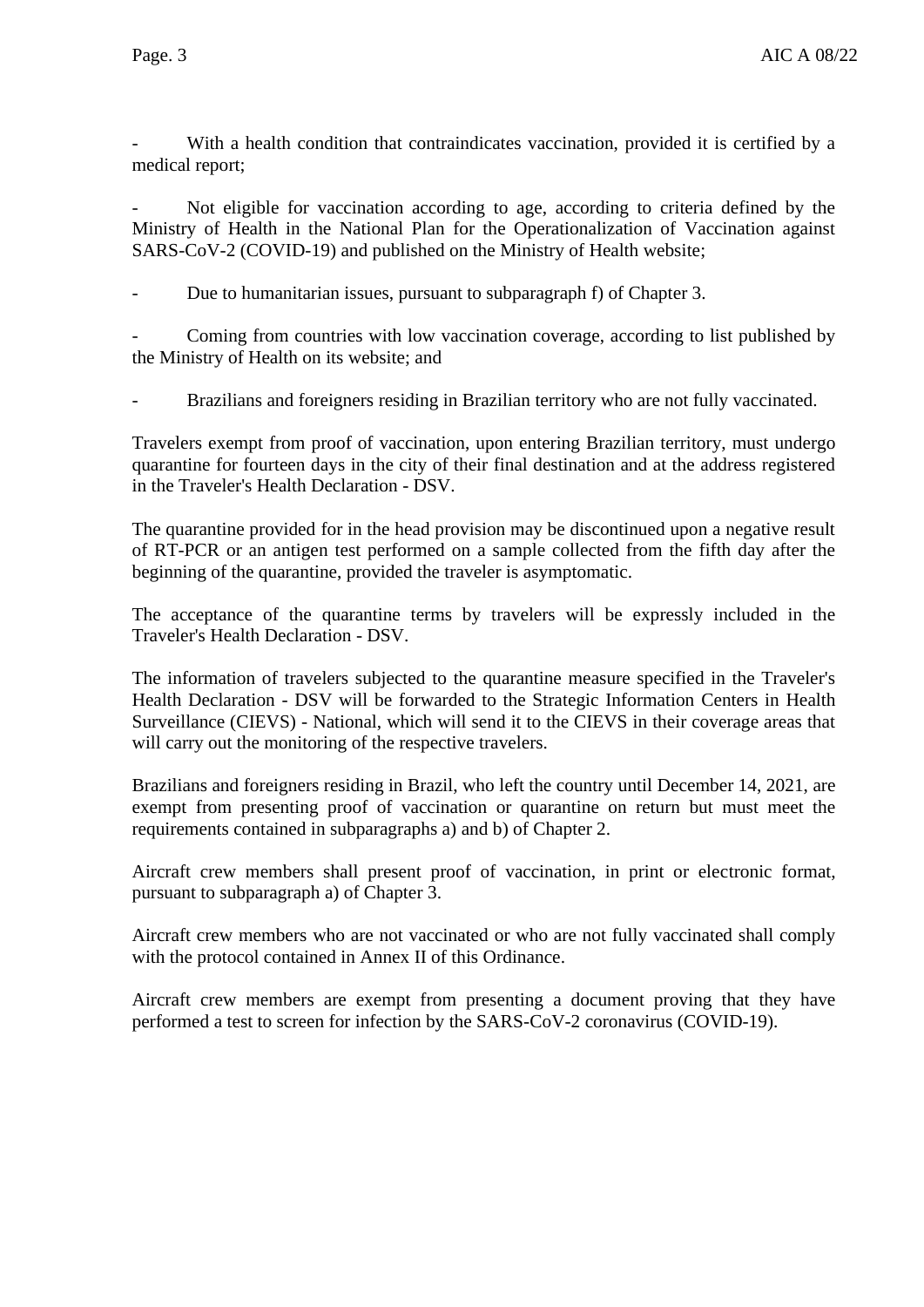#### **ANNEX I TESTING PARAMETERS**

The testing for the detection of infection by the SARS-CoV-2 coronavirus (COVID-19), required under this Ordinance, to travelers of international origin, Brazilian or foreign, must meet the following parameters:

a) The RT-PCR laboratory test or antigen test with report must be performed in a laboratory recognized by the health authority of the country of origin;

b) Children under the age of 12 who are traveling accompanied are exempt from presenting proof of testing for SARS-CoV-2 coronavirus infection (COVID-19) provided all accompanying persons present documents with negative or non-reactive results of the RT-PCR laboratory test performed within 72 prior to boarding, or of the antigen test performed within 24 hours prior to boarding;

c) Children aged 2 or over and under 12 years old who are traveling unaccompanied must present documents with a negative or non-reactive result of the RT-PCR laboratory test performed within 72 hours prior to boarding, or of the antigen test performed within 24 hours prior to boarding;

d) Children under the age of 2 are exempt from presenting a document proving that they have been tested for infection by the SARS-CoV-2 coronavirus (COVID-19) for travel to the Federative Republic of Brazil.

e) The entry into the national territory of travelers who had COVID-19 in the last 90 days, counted from the date of onset of symptoms, who are asymptomatic and persist with a detectable RT-PCR test or antigen test for the SARS-CoV-2 coronavirus (COVID-19), will be authorized upon presentation of the following documents:

- Two detectable RT-PCR results, with an interval of at least 14 days, the last one being performed within 72 hours prior to the moment of boarding;

- Medical certificate containing the signature of the responsible physician stating that the individual is asymptomatic and able to travel, including the date of travel.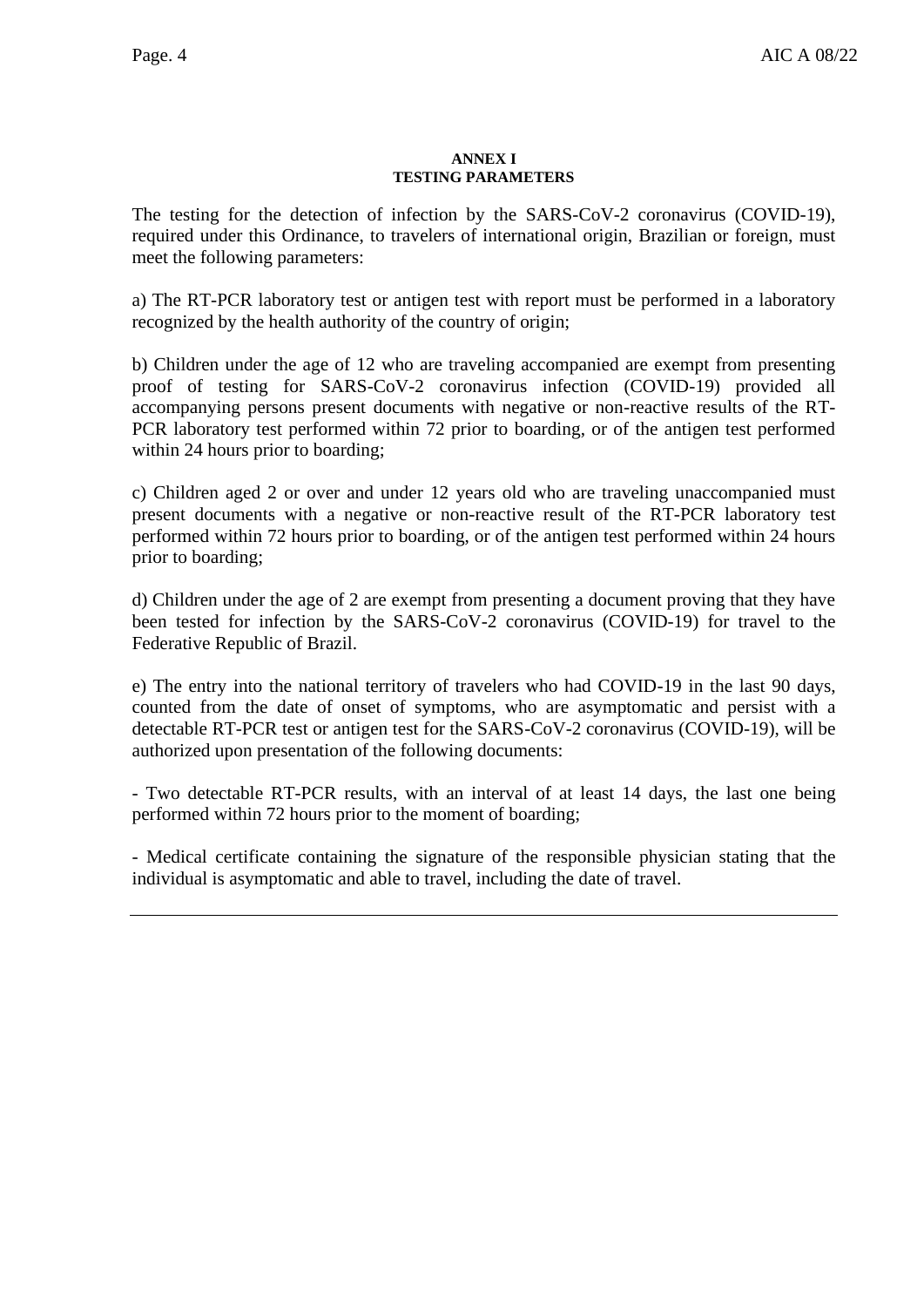## **ANNEX II PROTOCOL FOR AIRCRAFT CREW**

Aircraft crew members who are not fully vaccinated must comply with the following protocol:

a) Absence of social contact and self-isolation while staying on Brazilian soil when traveling between the airport and the hotel:

- When necessary - the air operator must arrange the displacement between the aircraft and the individual accommodations of the crew in private means of transport and ensure that hygiene measures are applied and that the physical distance between people is ensured from the origin to the destination.

b) Absence of social contact and self-isolation while staying on Brazilian soil, in the accommodation. The crew must remain at home or in a hotel room, in the latter case, the following must be observed:

- The accommodation will be occupied by only one crew member;

- The accommodation will be sanitized before and after its occupation;

- The crew will not use the hotel's common facilities;

- The crew will take meals at the accommodation;

- If hotel room service is not available, the crew will order a take-out meal;

c) Health care and self-monitoring - the crew must:

- Regularly monitor symptoms, including fever and other symptoms associated with the SARS-CoV-2 coronavirus (COVID-19);

- Avoid contact with the public and other crew members;

- Stay in the hotel room, except to seek medical attention or to perform activities considered essential;

- Wash hands frequently with soap and water, when possible, or use alcohol gel;

- Wear a face mask; and

- Observe physical distance when it is necessary to leave the hotel;

d) In case of symptoms - if the crew shows symptoms associated with the SARS-CoV-2 (COVID-19) in Brazilian territory, they must:

- Communicate the fact to the air operator;

- Seek medical assistance to assess possible involvement by SARS-CoV-2 (COVID-19); and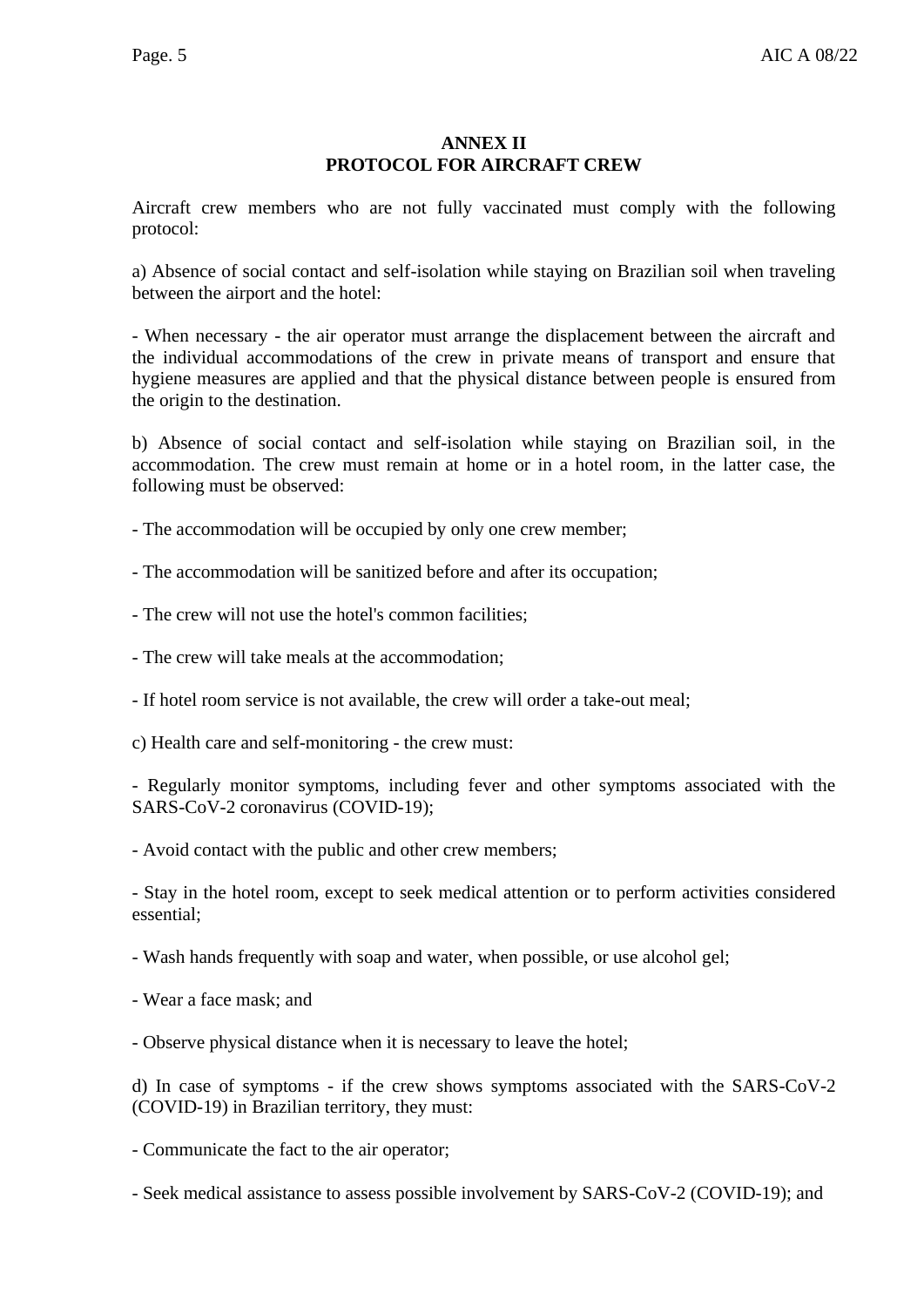- In case of a positive result, cooperate with additional monitoring, in accordance with the protocols adopted by the local health system;

e) Occupational health - the following actions will be taken:

- Those responsible for the occupational health programs of the air operators will maintain permanent contact with the crew, to ensure that their employees carry out self-monitoring and implement sanitary protocols that reduce the risk factors associated with exposure to SARS-CoV-2 (COVID-19); and

- The air operator will implement an education program with the objective of instructing the crew members on the sanitary measures to be adopted during the SARS-CoV-2 (COVID-19) pandemic;

f) Crew health management plan - air operators are responsible for:

- Preparing and maintaining a permanent crew health management plan, with risk assessment regarding the crew exposure to SARS-CoV-2 (COVID-19); and

- Providing, whenever requested, the supporting documentation of the implementation of mitigation actions against SARS-CoV-2 (COVID-19), without prejudice to the inspection, monitoring and control actions to be carried out by the competent authorities.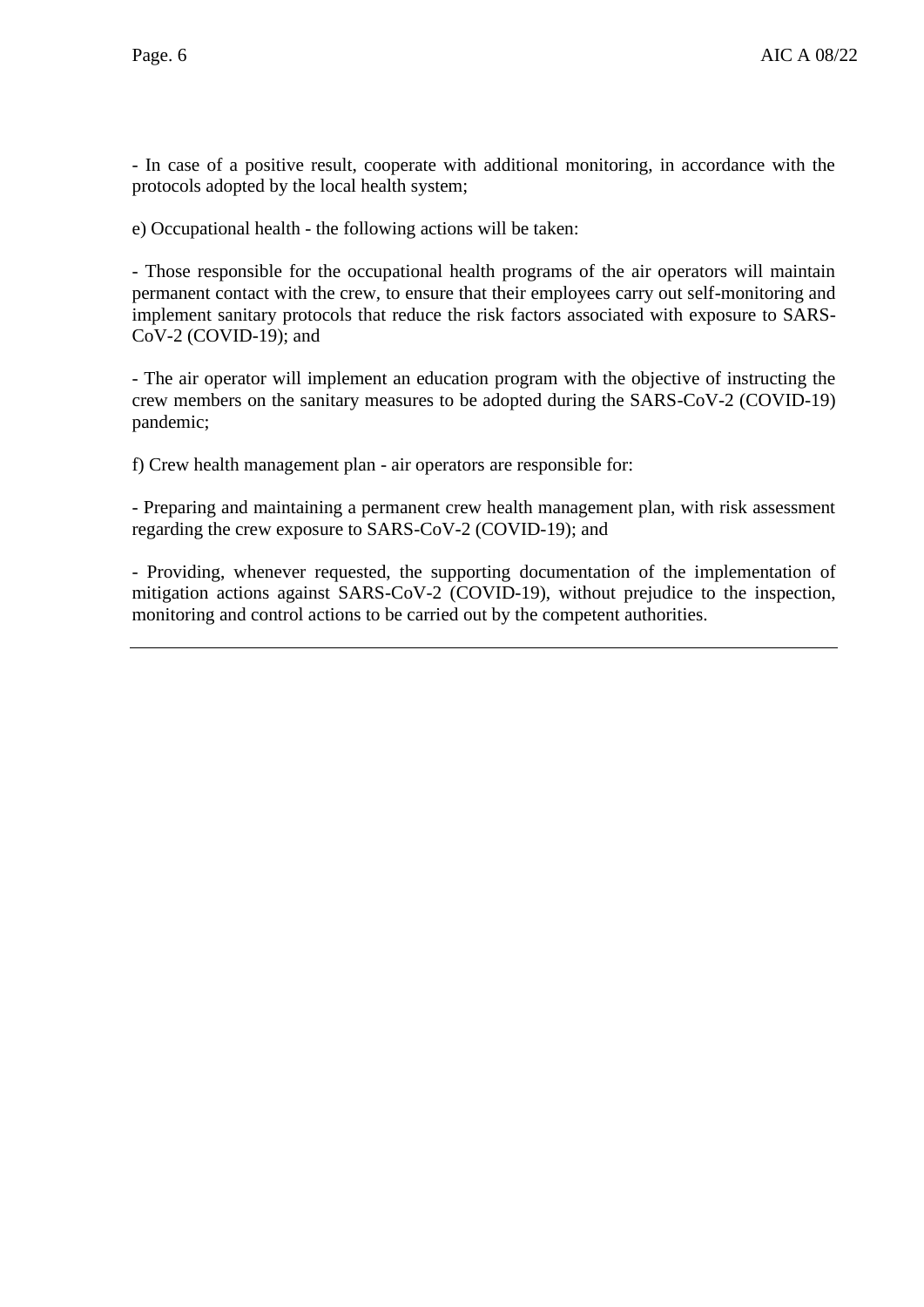# **3 FINAL ARRANGEMENTS**

a) For the purposes of this Ordinance, a traveler who has completed the primary vaccination schedule at least 14 days before the date of departure is considered fully vaccinated, provided that:

- Immunizers approved by the Brazilian Health Surveillance Agency, the World Health Organization or the authorities of the country where the traveler has been immunized are used; and

- Vaccination certificates contain at least the name of the traveler and the following vaccination data:

- Trade name or manufacturer's name;

- Number(s) of the batch(es) of the dose(s) administered; and

- Date(s) of administration of the dose(s).

Vaccination certificates in which the data provided for in the items of the head provision is available exclusively in QR-CODE format or in any other coded language will not be accepted;

SARS-CoV-2 (COVID-19) recovery certificates will not be accepted in place of the proof of full vaccination.

b) The restrictions, actions and conditions provided for in this Ordinance constitute requirements for the entry of travelers into the country, without prejudice to others appropriate to their migratory condition, including carrying an entry visa, when required by the Brazilian legal system.

The immigration authority shall prevent the entry into Brazilian territory of foreigners who do not comply with the requirements set forth in this Ordinance, including demanding technical information from other border inspection authorities, if deemed necessary.

c) Failure to comply with the provisions of this Ordinance will imply, for the infringing agent:

- Civil, administrative and criminal liability;

- Immediate repatriation or deportation; and/or

- Disqualification from claiming refuge.

d) Immigrants in a situation of vulnerability resulting from a migratory flow caused by a humanitarian crisis recognized by an act of the President of the Republic, pursuant to the sole paragraph of Article 3 of Law nº 13684, of June 21, 2018, and who entered the country, in the period from March 18, 2020 until the date of publication of this Ordinance, may have their migratory status regularized under the terms of current legislation.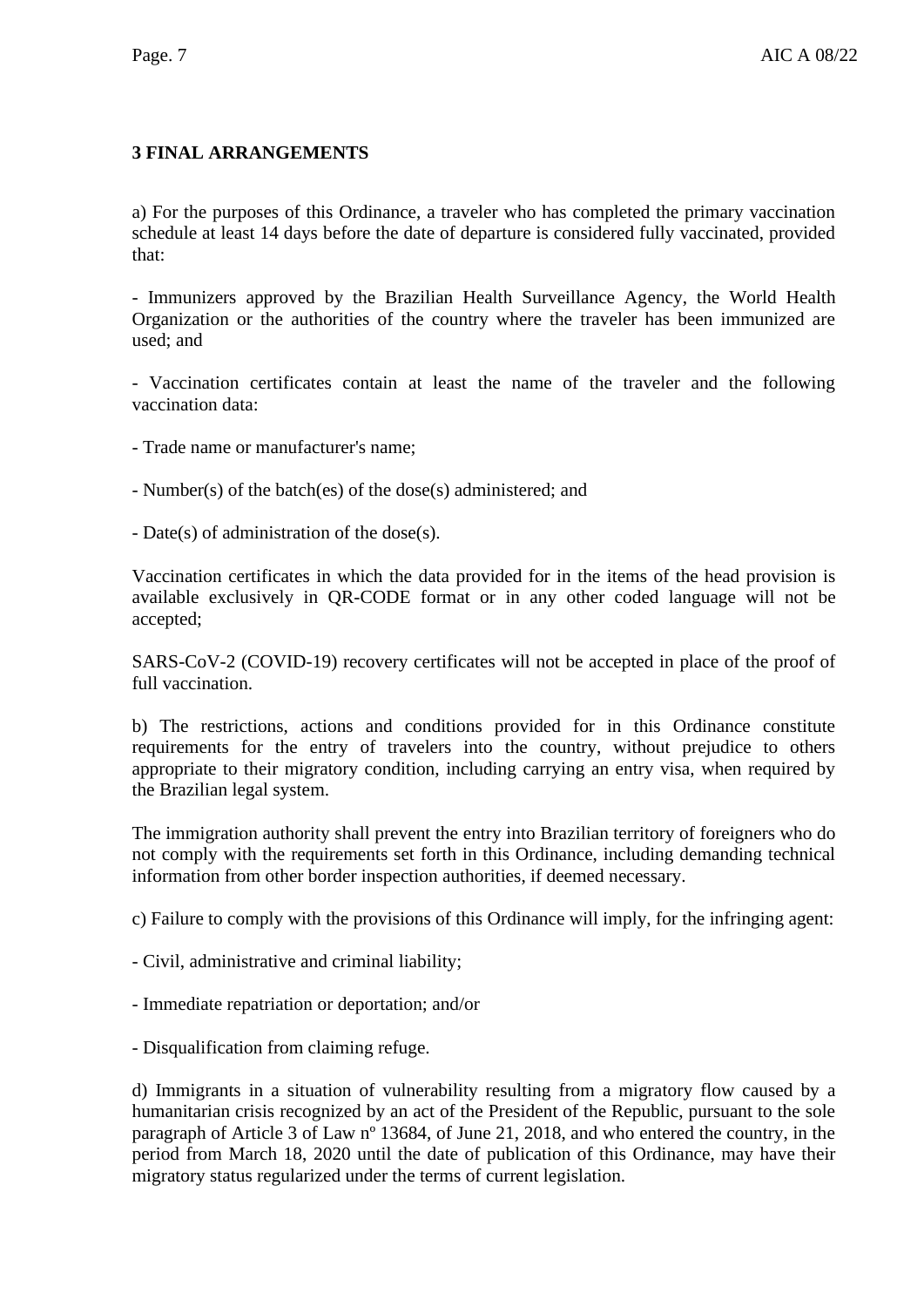The head provisions apply to the immigrant who, having entered the country in the period from March 18, 2020 until the date of publication of this Ordinance, presents proof of vaccination, in print or electronic forma, pursuant to Article 11.

e) Other normative acts and technical guidelines may be prepared by the Ministries, complementary to the provisions contained in this Ordinance, provided they fall within the scope of their respective authority.

Regulatory bodies and entities may issue guidelines complementary to the provisions of this Ordinance, including health rules on services, procedures, means of transport and operations, provided it is within the scope of their respective authority and under the provisions of Law nº 13979, of February 6, 2020.

f) The Ministries may forward to the Office of the President's Chief of Staff, in a reasoned manner, cases omitted in this Ordinance and requests for exceptions, regarding the fulfillment of sanitary determinations, to meet the public interest or humanitarian issues.

The requests for exceptions mentioned in the head provision shall be sent to the Office of the President's Chief of Staff, at least 5 working days before the date of entry into the country.

The Office of the President's Chief of Staff will request, within a period appropriate to the urgency of the demand, the opinion from:

- the Brazilian Health Surveillance Agency;

- other bodies or entities whose thematic relevance is related to the case, if deemed necessary; and

- the Ministries that are signatories to this regulation.

The decision, by consensus, of the signatory Ministries will be communicated by the Office of the President's Chief of Staff.

The reasoning must demonstrate the reasonableness and proportionality of the request for an exception to meet the public interest or humanitarian issues.

g) The Ministries, within the scope of their authority, shall take the necessary actions to comply with the provisions of this Ordinance.

h) The documents and other requirements necessary for entry into the national territory may be evaluated by the immigration authorities, and the offender is subject to the penalties provided for in this Ordinance.

i) The provisions of this Ordinance may be revised at any time whenever there is a change in the epidemiological scenario, according to a previous technical opinion issued by the Ministry of Health.

The epidemiological scenario will be monitored by the Health Surveillance Secretariat of the Ministry of Health.